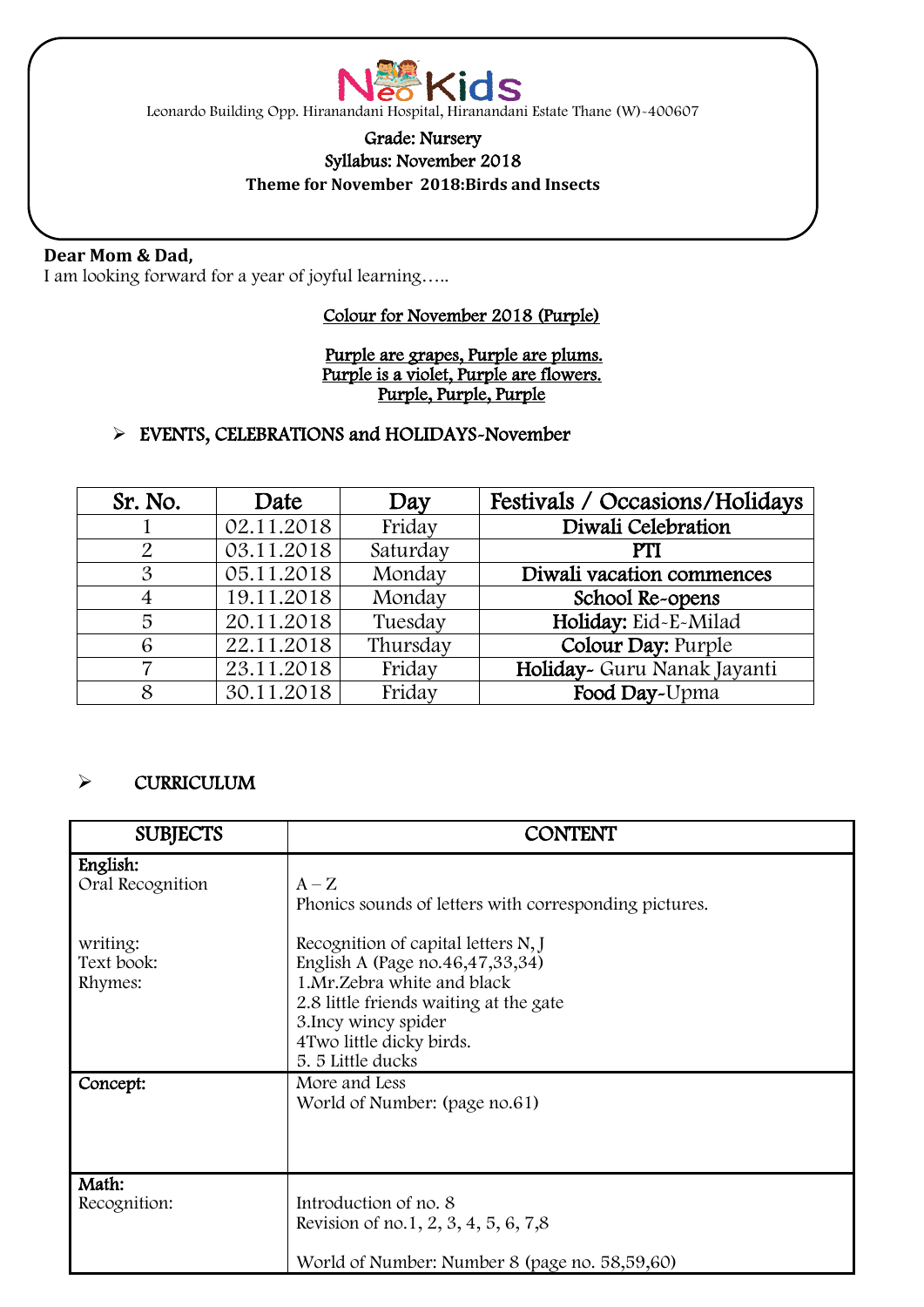| Text book:                                       |                                                                                                                |  |  |  |
|--------------------------------------------------|----------------------------------------------------------------------------------------------------------------|--|--|--|
|                                                  |                                                                                                                |  |  |  |
|                                                  | World Around Me: - Mr. Zebra White and Black Page no -41)                                                      |  |  |  |
| EVS:<br>Theme of the month-<br>Birds and Insects | Picture book:<br>Birds (Page no.~28)<br>My Ace (page no-29)<br>Insects (Page no. - 32)<br>My Ace (Page no.-33) |  |  |  |
| Art & Craft Activity:                            | Craft book: Busy Bees_ Parrot (Paper fan pasting)                                                              |  |  |  |

# > DECEMBER—EVENTS, CELEBRATIONS and HOLIDAYS

| Date       | Day    | Event                            |
|------------|--------|----------------------------------|
| 14.12.218  | Friday | Food Day- Fruit Salad            |
| 14.12.2018 | Friday | Annual Sports Day (In house)     |
| 21.12.2018 | Friday | Colour Day - Red                 |
| 21.12.2018 | Friday | Christmas Celebration            |
| 24.12.2018 | Monday | <b>Winter Vacation Commences</b> |
| Tо         |        |                                  |
| 01.01.2019 |        |                                  |

# Rhymes

Mr Zebra, white and black,<br>Running along the zigzag track.<br>Up and down we see him run, Oh! Its seems like so much fun! I meet them every day!

# Mr. Zebra 8 little friends

Mr Zebra, white and black ,  $\hskip 1.5cm 8$  little friends waiting at the gate, Up and down we see him run, they are my friends whom I play,